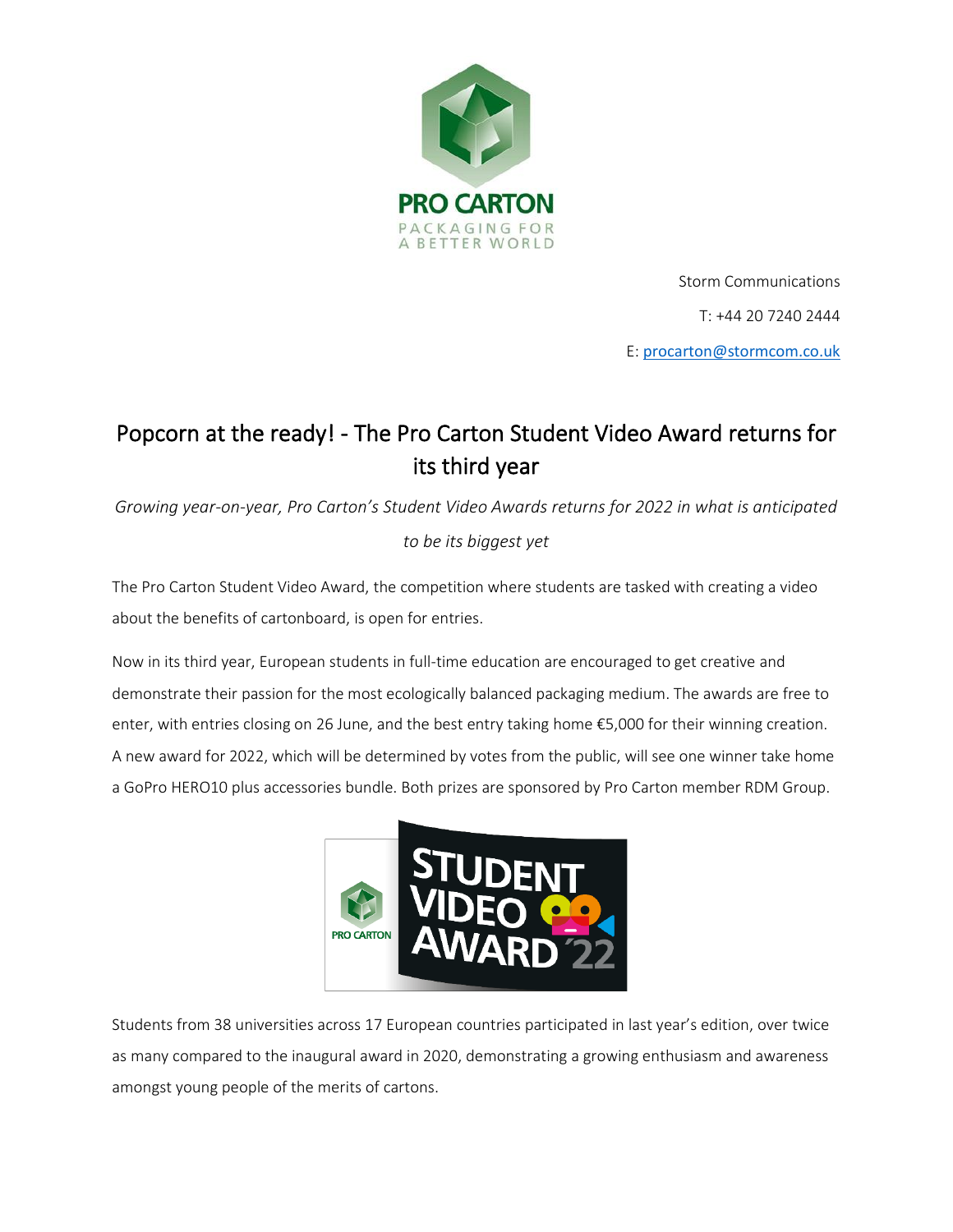

Storm Communications T: +44 20 7240 2444 E: [procarton@stormcom.co.uk](mailto:procarton@stormcom.co.uk)

The video must be between 30 seconds and two minutes in length, leaving the rest of the brief open to interpretation, allowing for a wide scope of imaginative entries.

Last year, the jury, consisting of an international film producer, a senior advertising executive and the Pro Carton General Manager were delighted with the quality and quantity of entries. They considered communication of Pro Carton's core messages, dramatic impact through idea creation and storytelling, and quality of film execution and crafting as the key criteria.

The students who scooped the top prize were Isa Mutevelic, with ['Carton Boat'](https://www.youtube.com/watch?v=RUgwRl0_JL0), who demonstrated cartonboard's strength and versatility by creating a boat and rowing it across a lake. Silvia Baldo and Olimpia Bonvecchio wowed the jury with 'OPTICARTON - [The vision outside the box'](https://www.youtube.com/watch?v=EwroWhBS7t8), filmed from a firstperson perspective and showing an individual putting on a pair of vision-transforming cartonboard goggles. Finally, Eve Pitt demonstrated ['Packaging For A Better World'](https://www.youtube.com/watch?v=7_Myu9USeaI), featuring a man in his workshop using cartonboard to craft a beautiful natural environment consisting of waterfalls, rocks and trees.



*'Carton Boat' by Isa Mutevelic*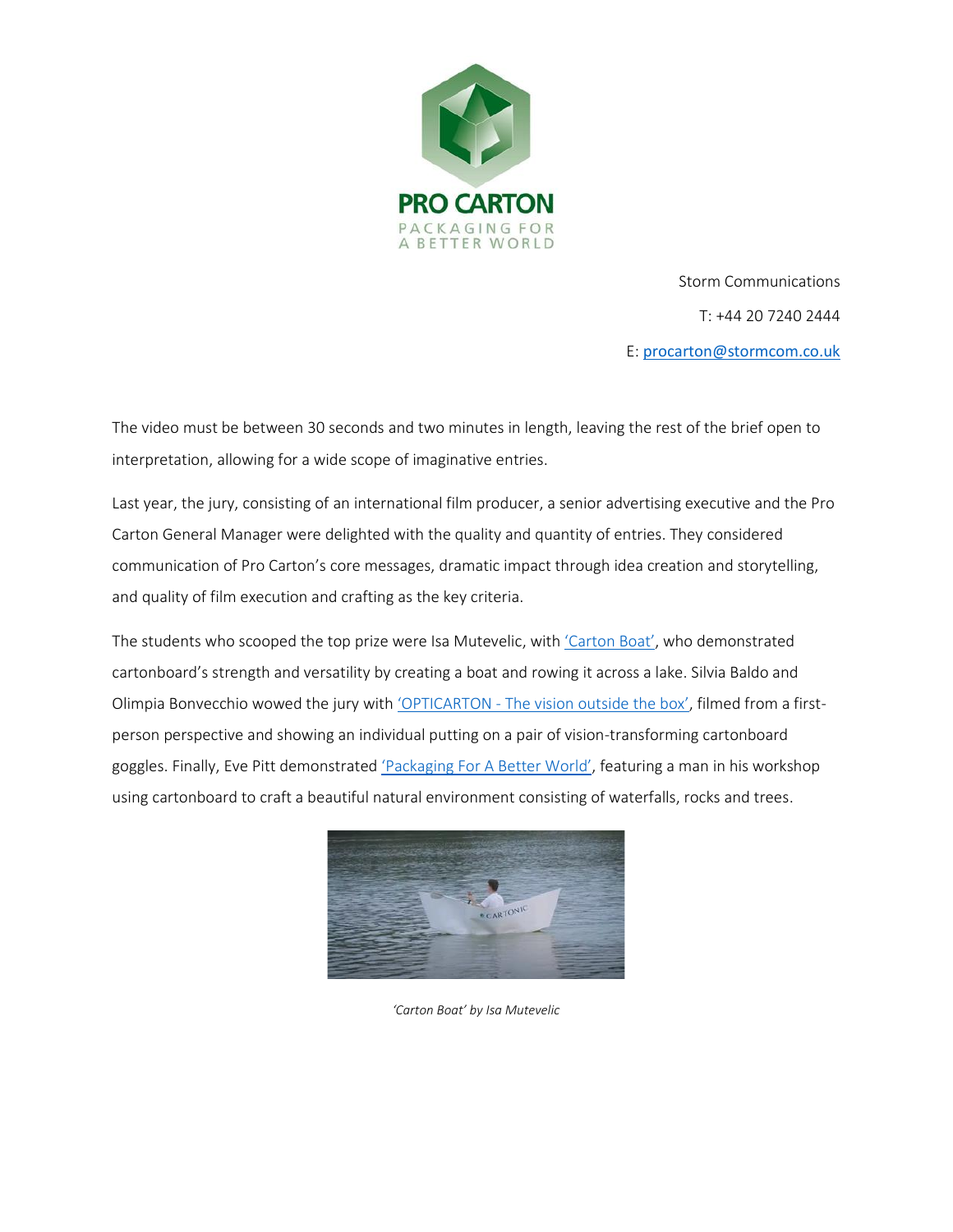

Storm Communications

T: +44 20 7240 2444

E: [procarton@stormcom.co.uk](mailto:procarton@stormcom.co.uk)



*'OPTICARTON - The vision outside the box' by Silvia Baldo and Olimpia Bonvecchio*



*'Packaging For A Better World' by Eve Pitt*

Winfried Muehling, General Manager of Pro Carton said: "It fills me with great excitement to know that many talented students across Europe are currently creating their videos. It was incredible to see how well received the awards were across Europe last year, with almost twice as many entrants as the previous year, despite the difficulties induced by the pandemic. Whether by smartphone, camcorder or another device, get recording and submit your entries now!"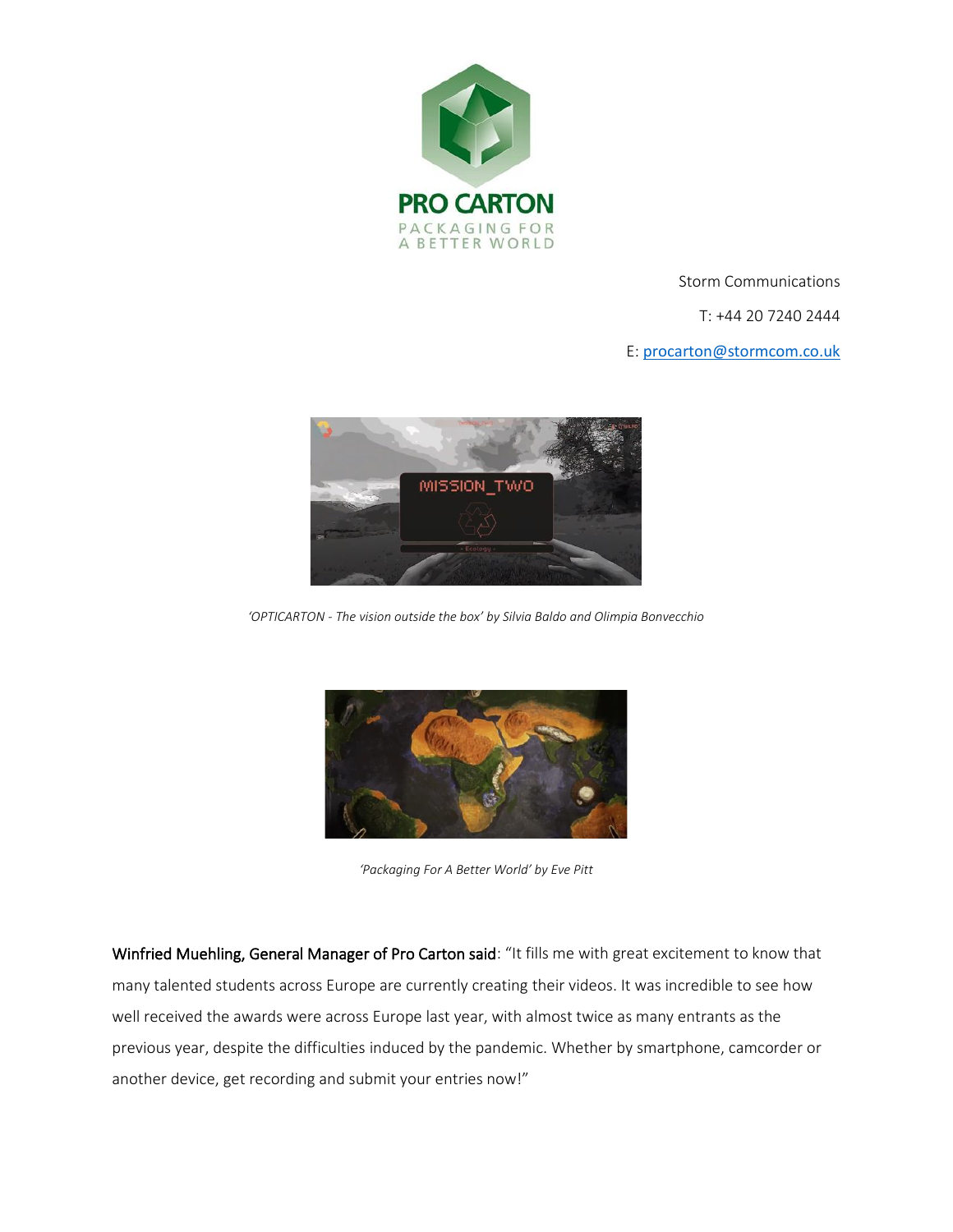

Storm Communications

T: +44 20 7240 2444

E: [procarton@stormcom.co.uk](mailto:procarton@stormcom.co.uk)

Find the full brief and competition rules here: [https://www.procarton.com/awards/pro-carton-student](https://www.procarton.com/awards/pro-carton-student-video-award/2021/)[video-award/2021/](https://www.procarton.com/awards/pro-carton-student-video-award/2021/)

### **Ends**

Find hi-res images at:

For more information on the benefits of carton and cartonboard, visi[t www.procarton.com](http://www.procarton.com/) or join the discussion on social media: Follow Pro Carton on Twitter[: www.twitter.com/pro\\_carton](http://www.twitter.com/pro_carton)

Like the Pro Carton Facebook page[: www.facebook.com/procartoneurope/](https://www.facebook.com/procartoneurope/)

Join the discussion on LinkedIn[: https://uk.linkedin.com/company/pro-carton](https://uk.linkedin.com/company/pro-carton)

Visit the Pro Carton Pinterest board[: www.pinterest.co.uk/procarton/](https://www.pinterest.co.uk/procarton/)

#### Notes to editors:

For further information, please contact the Pro Carton press office on +44 (0) 20 7240 2444 o[r procarton@stormcom.co.uk](mailto:procarton@stormcom.co.uk)

#### About Pro Carton

Pro Carton is the European Association of Carton and Cartonboard manufacturers. Its main purpose is to promote the use of cartons and cartonboard as an economically and ecologically balanced packaging medium. www.procarton.com

#### What is cartonboard?

Cartonboard is a multilayer paper-based material with, usually, three or more layers of fibre derived from wood, or recycled materials such as paper or cartonboard. It is often used in packaging to make cartons for everyday products, such as breakfast cereals, frozen foods, luxury fragrances and pharmaceuticals.